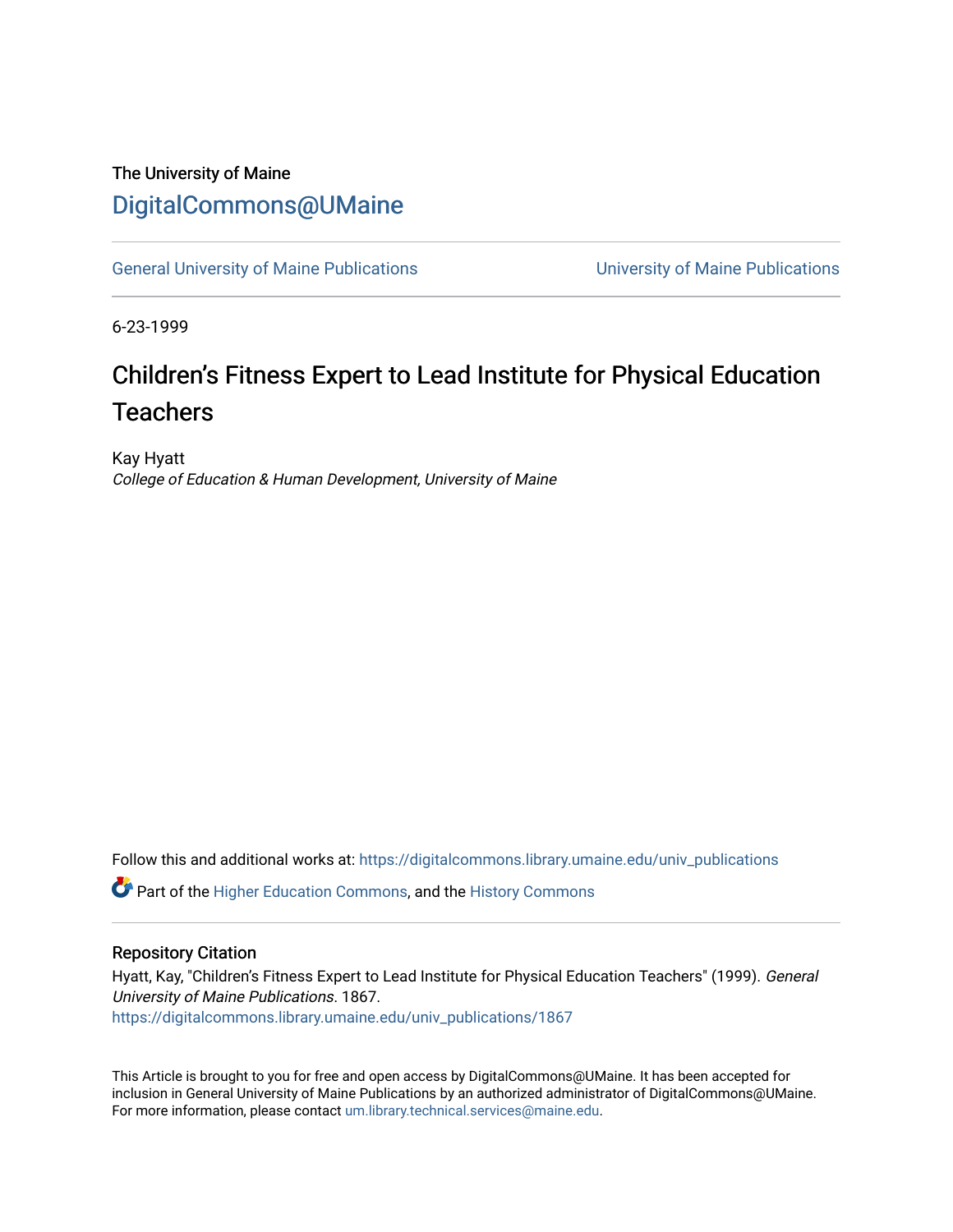## COLLEGE OF EDUCATION **& HUMAN DEVELOPMENT**

**Selected News Releases** 

### **Children's Fitness Expert to Lead Institute for Physical Education Teachers**

It's well documented that lifelong participation in physical activity can improve both physical and mental well-being, but far too many of the nation's children are left lagging on the sidelines or bleachers during what should be a prime opportunity for learning new skills, strengthening young bodies and building self-esteem — physical education class.

One of the foremost leaders in physical education will share skills and techniques for more effective instruction with Maine PE teachers during a University of Maine institute opening Monday, June 28. Dr. George Graham, professor at Virginia Tech, author, consultant to schools around the country as well as the U.S. Tennis Association and the Professional Golf Association, and international speaker, will instruct and demonstrate strategies for maximizing learning and participation and minimizing off-task and reluctant behavior.

Approximately 50 K-12 PE teachers, the majority from Maine, will take part in the enrollmentlimited June 28-July 2 Children's Physical Educational Institute, sponsored by the division of Kinisology and Physical Education at UMaine. Those completing the course will have the opportunity to take the American Master Teacher Program for Children's Physical Education (AMTP) exam.

Dr. Graham is director of curriculum and instruction for AMTP, which he co-founded with Human Kinetics. He serves as the senior advisor for PE Central, known as the "ultimate" web site for PE teachers, and on the advisory board of PE-TV.

Childhood is a critical period for developing the habits that lead to regular and enjoyable participation in physical activity. However, some physical educators are still using antiquated approaches that emphasize competition in team sports, boring military-style fitness routines and demanding activities that exclude poorly skilled or timid children, the AMTP points out. Such experiences can lead to children developing negative attitudes toward physical activity and feelings of inadequacy early on and to a population of unfit and physically uneducated adults.

Sue Schiemer, physical education specialist with the Bloomsburg (Pa.) Area School District and a national instructor for AMTP, will also be among the presenters.

#### **Media Advisory/Interview Opportunity**

**Note**: Dr. George Graham will be at the Children's Physical Education Institute all day Monday, June 28 and until noon on Tuesday, June 29. The institute will be held at the Veazie Community